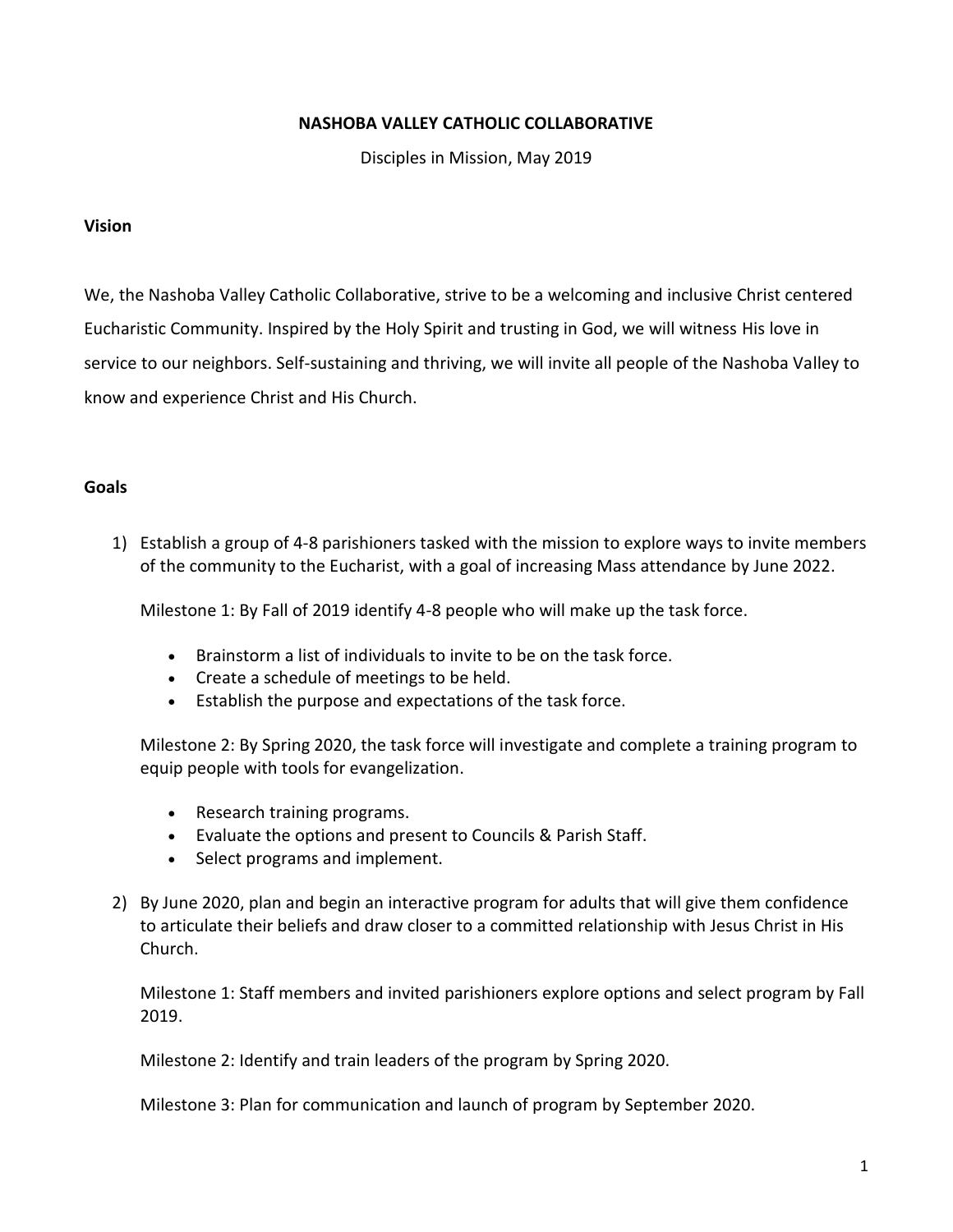3) Create and host 6 events by June 2022 to showcase all vocations which allow the faithful to live out the universal call to holiness. They will focus as follows: one about single life, one about professed vocations (Sister/Brother), two about diocesan priesthood, two about marriage. The diaconate will be highlighted at a few of the events.

Milestone 1: Brainstorm, identify, and invite people to participate in the events.

Milestone 2: Identify times, venues for the events.

• Consider the archdiocesan program on diaconate.

Milestone 3: Promote and host events.

## **Communication Plan Upon Approval of Plan**

- Come and Hear Mission Open House *(Host at least 2)*
- Bulletin announcement *(Ongoing)*
- Social Media *(Ongoing)*
- End of Mass Speaker *(Host at least 2)*

#### **Evaluating Plan Progress**

• Leader of each goal, along with those they invite to join and some members of planning team (as needed) meet quarterly to assess progress against goals and readjust as needed